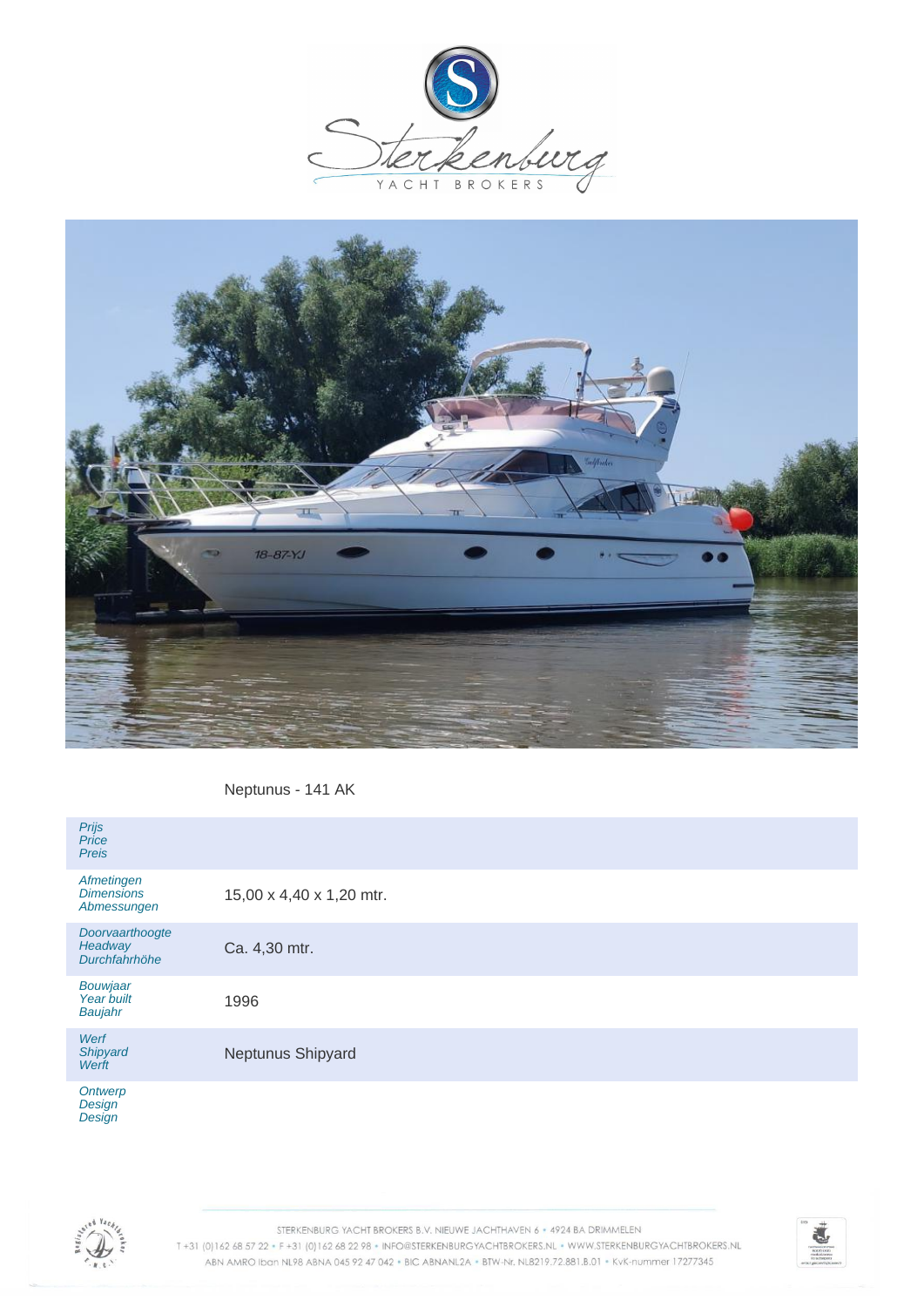

| Ligplaats<br>Location<br>Liegeplatz                                    | <b>Drimmelen</b>            | <b>Douches</b><br><b>Shower</b><br><b>Duschen</b>                               | $\overline{2}$          |
|------------------------------------------------------------------------|-----------------------------|---------------------------------------------------------------------------------|-------------------------|
| CE-status<br>CE-category<br>CE-category                                |                             | Verwarming<br><b>Heating</b><br>Heizung                                         | Eberspächer             |
| <b>Materiaal romp</b><br><b>Hull material</b><br><b>Rumpf material</b> | Polyester                   | Airco<br>Airco<br>Klimaanlage                                                   | Ja                      |
| Materiaal opbouw<br>Superstructure material<br>Afbauten material       | Polyester                   | <b>Fornuis</b><br><b>Stove</b><br><b>Herd</b>                                   | Ja                      |
| Materiaal dek<br>Deck material<br><b>Dek material</b>                  | Polyester/Teak              | Koelkast<br>Refrigerator<br><b>Kühlschrank</b>                                  | 1                       |
| Rompvorm<br><b>Hull shape</b><br>Rumpfform                             | V-bodem                     | <b>Diepvries</b><br>Freezer<br><b>Tiefkühlschrank</b>                           | Ja                      |
| Waterverplaatsing<br><b>Displacement</b><br>Verdrängung                | Ca. 21 ton                  | Afwasmachine<br><b>Dishwasher</b><br>Spülmachine                                | Ja                      |
| <b>Motorisering</b><br>Engine(s)<br>Motor(en)                          | 2 x Volvo Penta à 430 pk,   | Wasmachine/Droger<br>Washing-machine<br>Waschmachine                            | Ja                      |
| <b>Draaiuren</b><br><b>Engine hours</b><br><b>Betriebstunden</b>       | Ca. 1.690                   | <b>Televisie</b><br><b>Television</b><br>Fernsehgerät                           | Ja                      |
| <b>Snelheid</b><br>Speed<br>Geschwindigkeit                            | Ca. 23 kn.                  | <b>Stereo</b><br><b>Stereo</b><br>Stereoanlage                                  | Ja                      |
| <b>Boegschroef</b><br><b>Bow thruster</b><br><b>Bugschraube</b>        | Elektrisch (Rheinstrom 8Kw) | Elektrische installatie<br><b>Electrical installation</b><br>Elekr.installation | 12/24/220 volt          |
| <b>Hekschroef</b><br><b>Stern thruster</b><br>Heckschraube             |                             | Accu's<br><b>Batteries</b><br><b>Batterien</b>                                  | Ja                      |
| Ankerlier<br><b>Anchor winch</b><br>Ankerspil                          | Elektrisch                  | Generator<br>Generator<br>Stromaggregat                                         | Zeise (10 KvA)          |
| <b>Stabilisatoren</b><br><b>Stabilizers</b><br><b>Stabilisatoren</b>   | Hydr. trimtabs              | Acculader<br><b>Battery charger</b><br>Batterie ladegerät                       | Mastervolt 24/50 (2x)   |
| <i><b>Interieur</b></i><br><b>Interior</b><br><b>Interieur</b>         | Kersenhout (+ leer)         | <b>Omvormer</b><br>Converter<br><b>Stromumwandler</b>                           | Mastervolt (1.400 Watt) |
| <b>Aantal hutten</b><br>Cabins<br><b>Kabinen</b>                       | $\overline{2}$              | <b>Brandstoftank</b><br><b>Fuel tank</b><br><b>Treibstoftanks</b>               | Ca. 1.600 ltr.          |
| Aantal slaapplaatsen<br><b>Berths</b><br><b>Betten</b>                 | $\overline{4}$              | <b>Watertank</b><br>Fresh water tank<br><b>Frischwassertanks</b>                | Ca. 1.200 ltr.          |
| <b>Toiletten</b><br><b>Toilet</b><br>Wc                                | $\overline{2}$              | Vuilwatertank<br><b>Holding tank</b><br>Fäkalientank                            | Ja                      |



STERKENBURG YACHT BROKERS B.V. NIEUWE JACHTHAVEN 6 · 4924 BA DRIMMELEN

T+31 (0)162 68 57 22 · F+31 (0)162 68 22 98 · INFO@STERKENBURGYACHTBROKERS.NL · WWW.STERKENBURGYACHTBROKERS.NL ABN AMRO Iban NL98 ABNA 045 92 47 042 . BIC ABNANL2A . BTW-Nr. NL8219.72.881.B.01 . KvK-nummer 17277345